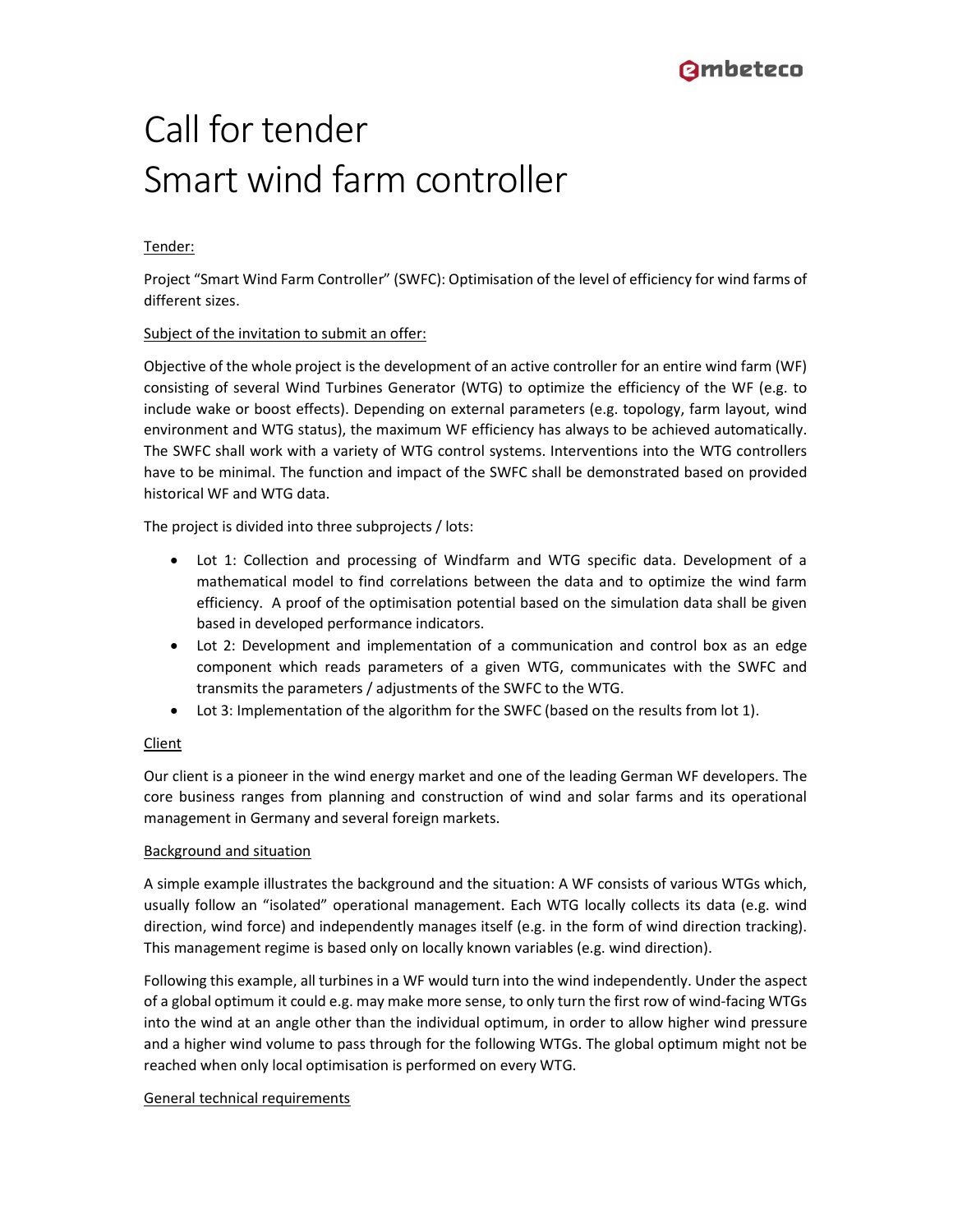

- The WTGs must continue to function autonomously in order to compensate for a failure of the SWFC. As an emergency or fallback level, the local WTG-internal control system must continue to guarantee isolated operation (as without the SWFC)
- All factors influencing WF efficiency have to be identified. A system of key indicators has to be developed with individual key figures and their dependencies.
- In addition to performance data, the SWFC must also consider the operating states of all WTGs in the WF to determine the optimum efficiency.
- The SWFC must be defined in such a way that the additional yield vs. the additional wear will be optimized.
- Regulatory requirements must always be considered.
- The edge component for the WTG must be designed in a general way so that it can communicate with WTG specific communication interfaces
- Safety mechanisms shall be implemented to avoid load overshoot and faulty control.
- CE-conformity or the corresponding certification of the parking controller is to be strived for.

# Control system, operational management

The control technology of a WTG is digital. This means that the control logic within a WTG is typically implemented on a computer (PC system) available in the WTG. Changes to the control characteristics only require a change within the software parameterisation. The control system usually fulfils the following tasks:

- Ensuring fully automatic operation (isolated operation) incl. wind direction tracking, power control and speed control, monitoring of loads and vibration behaviour,
- Ensuring operational safety,
- Production data acquisition and communication to central SCADA system

The control parameters of all WTGs are combined in a control room and monitored as part of the operational management. Maintenance and service measures are planned and carried out in coordination with personnel management, means of transport, availability of tools and similar.

# Lots and service packages

Lot 1

The SWFC will be implemented on the basis of a uniform, universal, manufacturer-independent system of key performance indicators.

The different tasks in this lot are:

- develop a system of key performance indicators describing global attributes of the WF
	- o timing: real time, short term, long term
	- o area: technical, operational, business
- the indicators have to be described by fact sheets, which, in addition to general information, contain requirements about data collection, data processing and data presentation, if necessary.
- identify and assess relevant WTG and WF parameters which build the basis of the calculation of the above defined KPI
- determine the interrelation between WTG specific and WF specific parameters
- develop a mathematical function to calculate WF yield and WF efficiency form the above data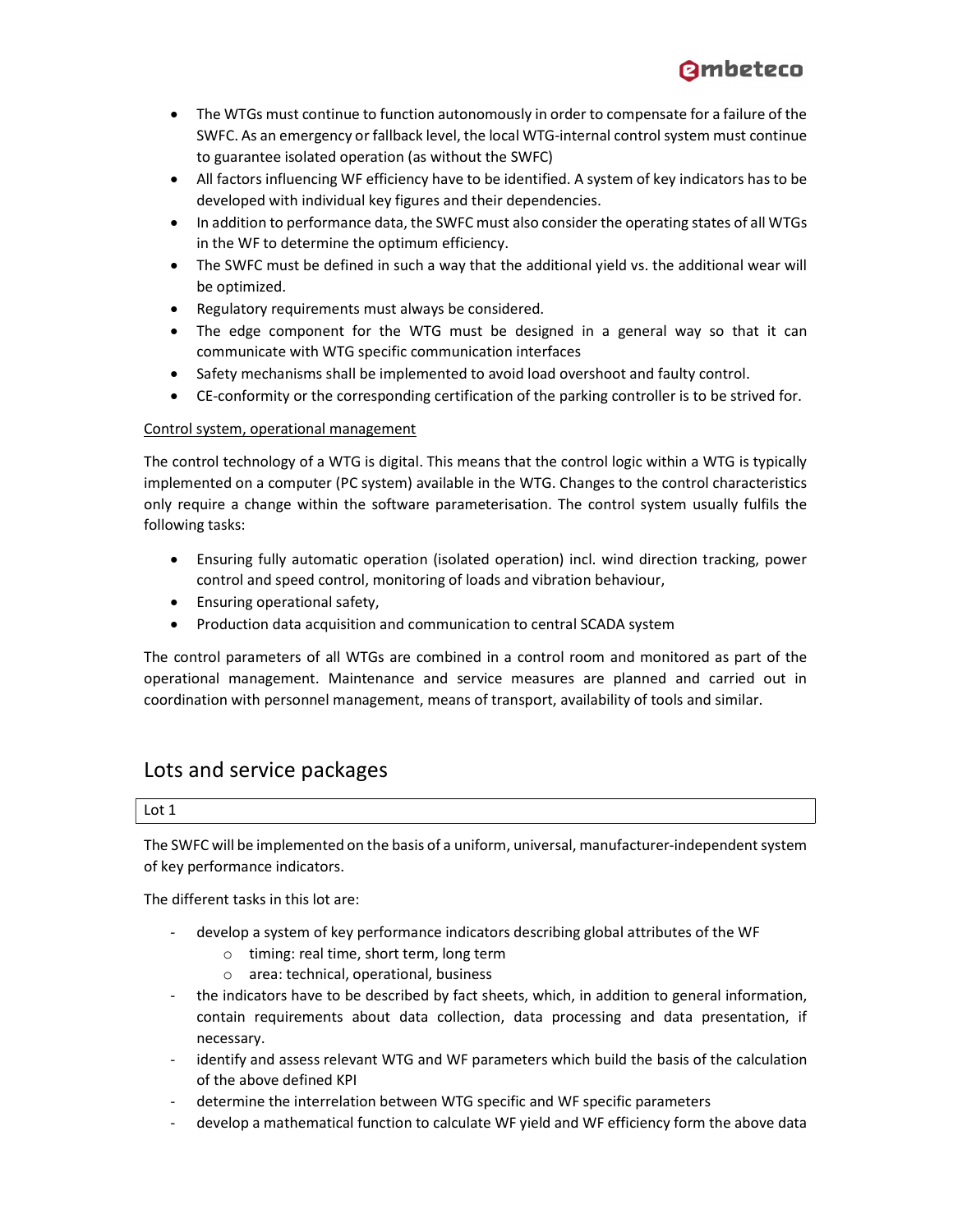- develop mathematical functions to optimise WF yield and WF efficiency
- develop an algorithm to optimize WF efficiency (short term, long term)

The mathematical model and the optimization function must be well documented, extendable and applicable to existing wind farms as well as to new farms. The client will provide appropriate input here.

expected competences of the contractor

- Development of mathematical models and cause-effect relationships, AI models
- Mathematical optimization and mapping, linear and non-linear optimization
- Implementation of mathematical functions as programmes (MATLAB, Mathematica)
- Simulation and handling of large test data
- Industry knowledge wind energy, wind farm management

#### Lot 2: Edge Component / "IoT Box"

In a WTG, manufacturer-specific components of control technology are installed. This control technology controls the individual WTG on the basis of locally measured parameters. The operating data of the WTG are typically transmitted via a SCADA system to the central control room. The control room is used for operational control and management.

The task of this lot is the construction of a communication and control box which works as an edge component on the WTG.

- The box communicates with the WTG (e.g. via the SCADA interface) and with the SWFC, reads the parameters of the WTG and accepts control measures of the SWFC and readjusts the WTG accordingly.
- The box should only communicate via standardized interfaces.

#### expected competences of the contractor

- IoT, Embedded Systems, Hardware
- Experience in hardware design and hardware-related programming
- Knowledge and experience in communication with SCADA systems
- Technical experience and knowledge in the area of field communication (protocols and formats at SCADA level, network and Internet protocols and connectivity)

#### Lot 3:

Lot 3 deals with the software implementation of the SWFC. In later operation it collects the data from the IoT box from lot 2 and performs the calculations from LOT1 (generate the indicators and control commands) to optimize WF efficiency. The software must be scalable and implemented based on a modern software stack. License costs have to be avoided as far as possible. The software solution should be based on a container solution both on-premise and in the cloud (e.g. Azure IaaS). The AI procedure and the entire software system must be executable using data of existing wind farms, i.e. on the basis of real time data via corresponding interfaces (residual APIs or message queuing) as well as on the basis of simulation data. Suitable AI procedures will be selected together with the client. Hosting of the software system will be handed over to a third partner who already takes care of the client's existing software systems. A software maintenance and support contract, including terms and conditions and rough SLA parameters should be attached to the offer as a draft.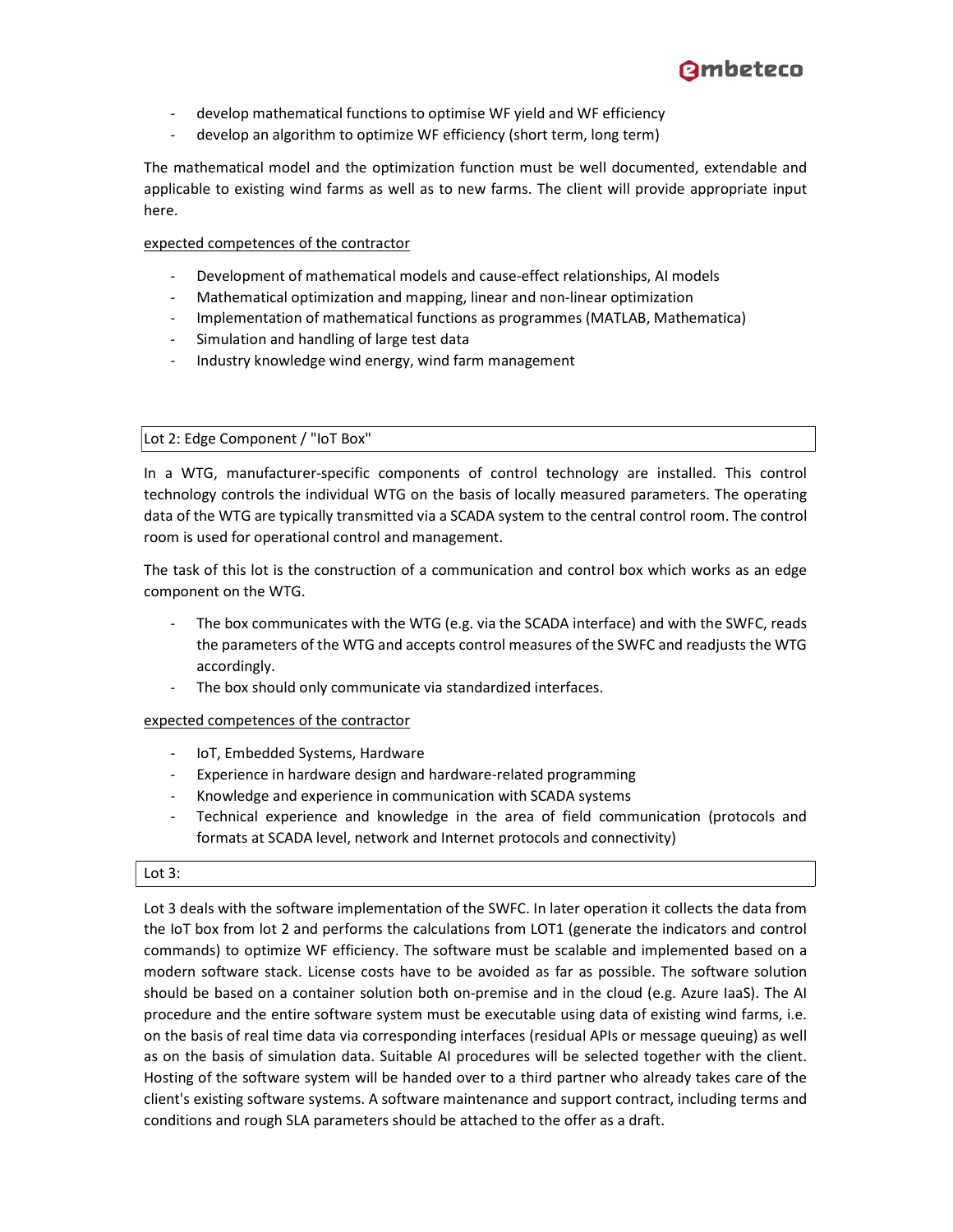

In a first phase the SWFC will control a digital twin of the WF. In a second phase the SWFC will be applied to a real WF based on its real time data. Step three is the successive simulation of the SWFC with real time data from all wind farms of the client and in step 4 the SWFC will be rolled out into productive mode controlling all WFs.

#### expected competences of the contractor

- General software development skills with modern solutions and tools, cloud experience etc.
- AI / Data Science experience and knowledge: Neural Networks, Machine Learning, Algorithms
- AI procedures, AI frameworks and implementation experience from linear optimizers to intelligent agents e.g. in Python
- Basic knowledge about the wind industry / wind farms
- The willingness to take over software maintenance and, if necessary, future development, must be offered by the contractor without restriction. The client wants a long-term cooperation.